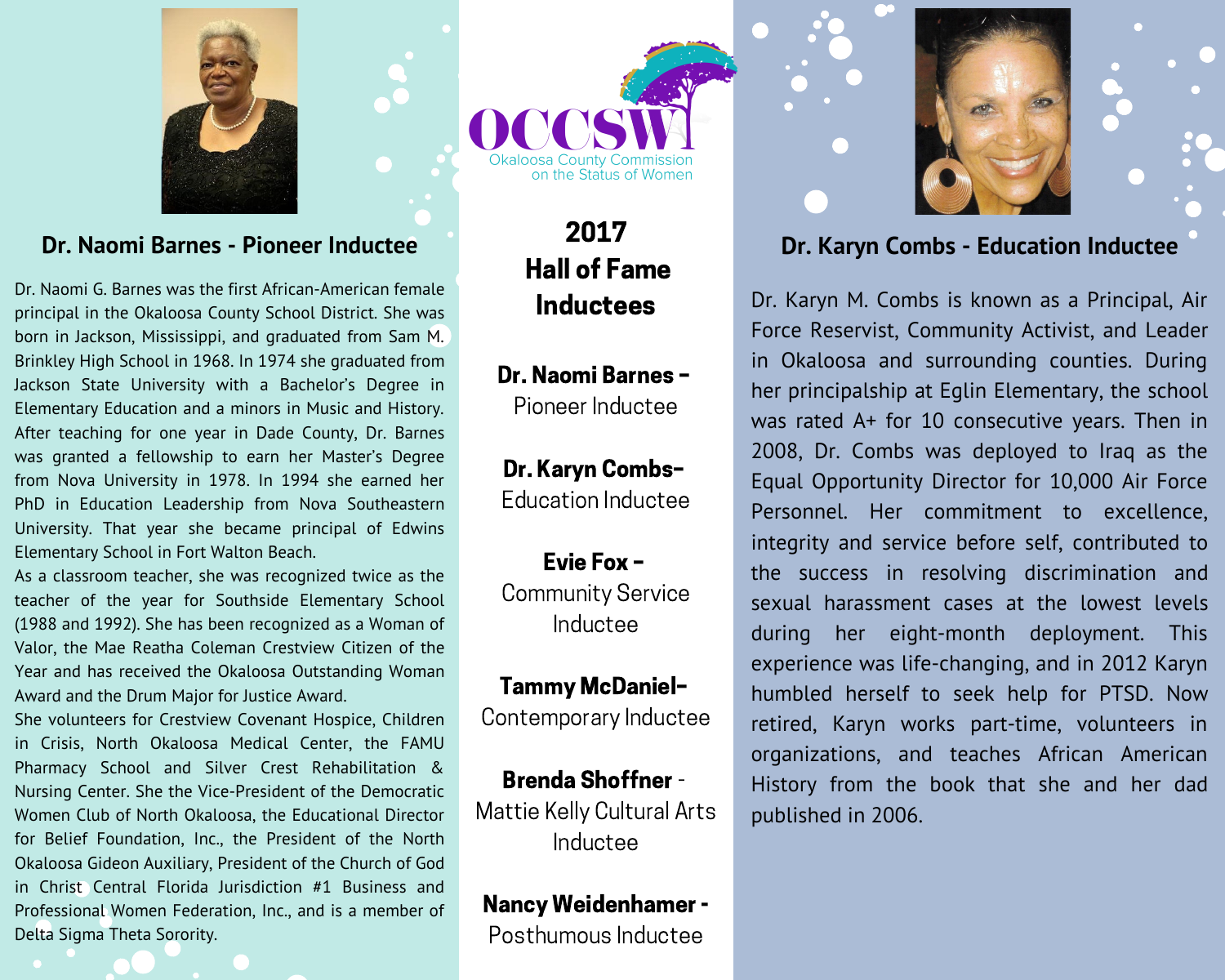

# **Evie Fox - Community Service Inductee**

Evie Fox was a writer and editor at the Playground Daily News in the 80s. She also wrote a weekly humor column. In 1985 Evie was a case manager for the Geriatric Residential and Treatment System and a marketing specialist at Harbor Oaks Hospital. In 1989 Evie became the marketing director at the Okaloosa Guidance Clinic, coming up with the name "Bridgeway Center" and designing a new, awardwinning logo.

Evie's greatest impact was as executive director of the Healthy Start Coalition. She was developed a system of care for pregnant women and their children. Her accomplishments include starting the "World's Greatest Baby Shower," an annual event that provides pregnant women and new parents with gifts information on parenting and community and resources. She established a Teen Awareness Team to help students make healthy choices and prevent unwanted pregnancies. Evie supervised a team of health care professionals who provided home care and education to pregnant women and babies to ensure they are receiving the health care and nutrition they need. Evie also served as president of the Florida Association of Healthy Start Coalitions, where she was able to impact funding for prenatal and infant health care, and raise awareness of infant mortality in Florida.

on the Status of Women

2017 **Hall of Fame Inductees** 

Dr. Naomi Barnes -Pioneer Inductee

Dr. Karyn Combs-**Education Inductee** 

Evie Fox-**Community Service** Inductee

**Tammy McDaniel-**Contemporary Inductee

**Brenda Shoffner -**Mattie Kelly Cultural Arts Inductee

**Nancy Weidenhamer -**Posthumous Inductee



# **Tammy McDaniel - Contemporary Inductee**

Travel Advisor Tammy McDaniel is owner of Tammy's Journeys in downtown Fort Walton Beach. She is the true epitome of living the American Dream. Adopted from Korea at 10 months old, she grew up in Des Moines, Iowa. She spent seven years in the US Air Force and went to night school to study travel and tourism. After moving to Northwest Florida in 1994, she worked for various travel agencies, a private air charter company and eventually started her own travel agency in 2011.

McDaniel has been both a leader and generous contributor to her community. In 1999 she joined the local American Business Women's Association which paved the way for her to serve on many boards around the area, eventually serving as the District 1 Vice President of the National ABWA.

According to Jim Reece, recycling coordinator of the Okaloosa County Public Works, "Tammy was instrumental in raising environmental awareness among both the public and private sector as the impetus behind the formation of the Greater Ft. Walton Beach Chamber of Commerce's Environmental Committee. As a result of her initiative, the Board of County Commissioners approved the formation of a Sustainable Okaloosa County Committee made up of county staff from various departments to look at ways to implement cost saving measures. Her zeal and tireless efforts to promote environmental stewardship at every level exemplify the remarkable woman that she is."

McDaniel is a true leader with a heart for mentoring others and giving back to her local community both financially and with her time.